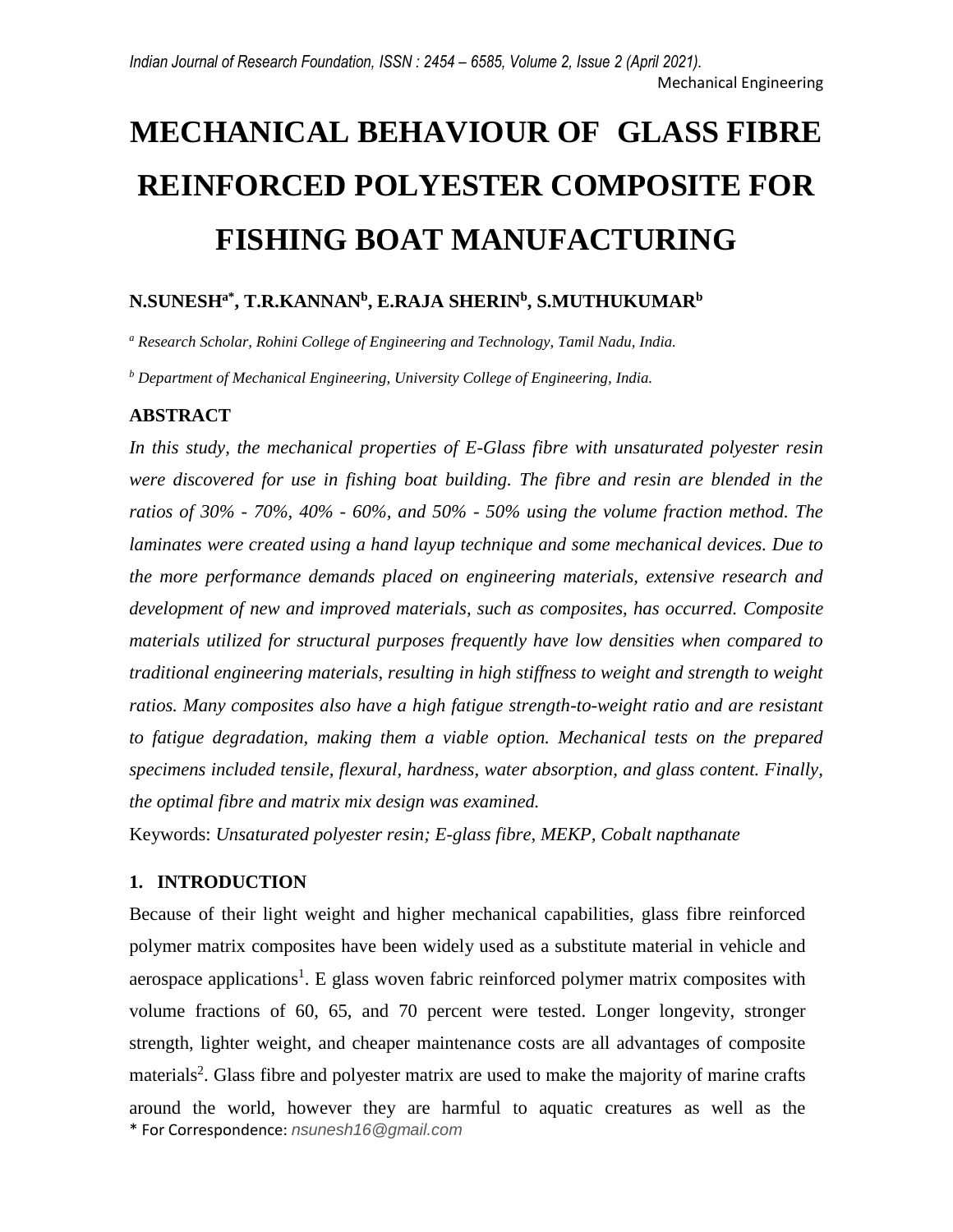manufacturers who come into close contact with the boat<sup>3</sup>. Glass fibre is nonbiodegradable and poses a significant risk throughout the manufacturing process. A automated boat's hull structure typically comprises 13–25 layers of glass fibre and woven roving for a length of 35 ft–90 ft. Every year, a considerable number of fishnets are broken and thrown away<sup>4,5</sup>. Hand layup method was used to create polyester and epoxy resins reinforced with coconut, E-glass, and jute fibres of 5-6mm length. The fibre and resin were mixed in a ratio of 18:82. After the composites were made, they were put through a series of physical, mechanical, and microstructural tests to assess their qualities<sup>6</sup>. The mechanical properties of woven bamboo glass polyester (WBGP) hybrid composite material as a function of bamboo fibre and polyester percentage<sup>7</sup>. Hybrid composite plates with varying bamboo fibre percentages were produced using a hand layup procedure (3 percent, 6 percent, 9 percent, 12 percent, 15 percent by weight)<sup>8</sup>. With top/bottom layers of chopped strand matt E-glass fiber and a core layer of bamboo fibre, GP-700 resin was utilised to make a three-layered reinforced material<sup>8</sup>. The Himalayan nettle (Girardinia diversifolia L.) grows at heights ranging from 1200 to 1900 metres above sea level in the subtropical Himalayan highlands, from Kashmir to Sikkim, and the state of Uttarakhand. These plants often reach a height of 4-6 metres<sup>9</sup>. Ropes, fishing nets, sacking, apparel (scarves, stoles, and cushion covers), woven place mats, and carpets have all been made from the plant's fibres for centuries. This fibre can be utilised as reinforcement in composite goods. In the lab, Himalayan nettle cloth reinforced polyester composite materials were prepared using a hand layup procedure<sup>10</sup>. The influence of fibre loading (5wt.%, 10wt.%, 15wt.%, and 20wt.%) on the physico-mechanical properties of composite materials was investigated using ASTM standards. The composite panel with a 15 wt. percent fibre loading produced the best results of all the composite samples. The maximum tensile strength (30.69 MPa), impact strength (10.66 Joule), and minimal specific wear rate (0.0199 mm3 /Nm) were reported in a composite material with 15% fibre loading.

To find the best mix design for boat construction, we used E-Glass fibre in combination with unsaturated polyester resin in three distinct mix ratios. Mechanical tests on this composite material encompass tensile, flexural, hardness, water absorption, and glass content.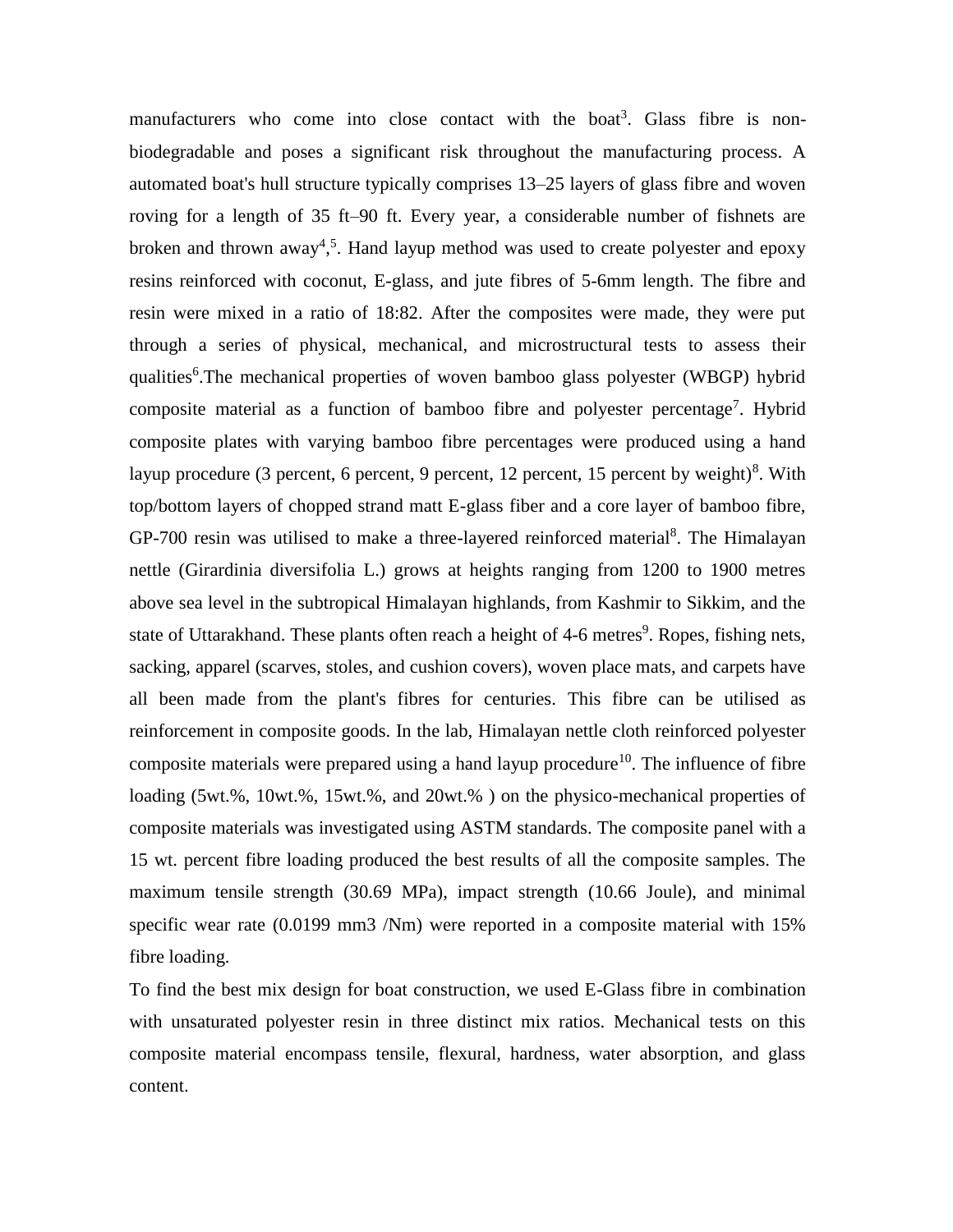## **2. MATERIALS AND PREPARATION**

### *Materials*

The manufacturing of composite laminates and the experimental methodologies for their mechanical characterization will be discussed in this study. These are the raw materials utilized in this project

- Fiber: Synthetic Glass
- Resin: Unsaturated Polyester
- Catalyst: Methyl ethyl ketone peroxide
- Accelerator : Cobalt

Glass fibre is a common reinforcing material in fibre reinforced polymer composites because it is affordable and less brittle. Chopped strands, mats, and woven fabrics are all examples of glass fibres in various forms. Bidirectional woven glass fibre mats are employed in this project.

|        | Name of the<br>Material | Density of the | Tensile strength |         |
|--------|-------------------------|----------------|------------------|---------|
| Sl.no. |                         | material       | of the material  | modulus |
|        |                         | (g/cm3)        | (MPa)            | (GPa)   |
|        | E-Glass fiber           | 2.423          | 3450.6           | 71.9    |

**Table 2.1** Properties of E-Glass fiber

The resin in question will be used for molding and is a general-purpose polyester resin. The polyester resin was chosen because it is one of the most commonly used resins in a variety of structural applications, including the production of wind turbine blades. Polyester is one of the most often used resins for small to big wind turbine blades, which are made using the hand lay method and resin transfer moulding, depending on the blade size.

**Table 2.2** Properties of polyester resin

| Sl.no | Name of the<br>material | Density<br>$(g/cm^3)$ | Tensile<br>strength<br>(N/mm <sup>2</sup> ) | Flexural strength<br>(N/mm <sup>2</sup> ) | Viscosity<br>(Cps) |
|-------|-------------------------|-----------------------|---------------------------------------------|-------------------------------------------|--------------------|
|       | Polyester               | $1.101 - 1.13$        | 45.11                                       |                                           | 305-401            |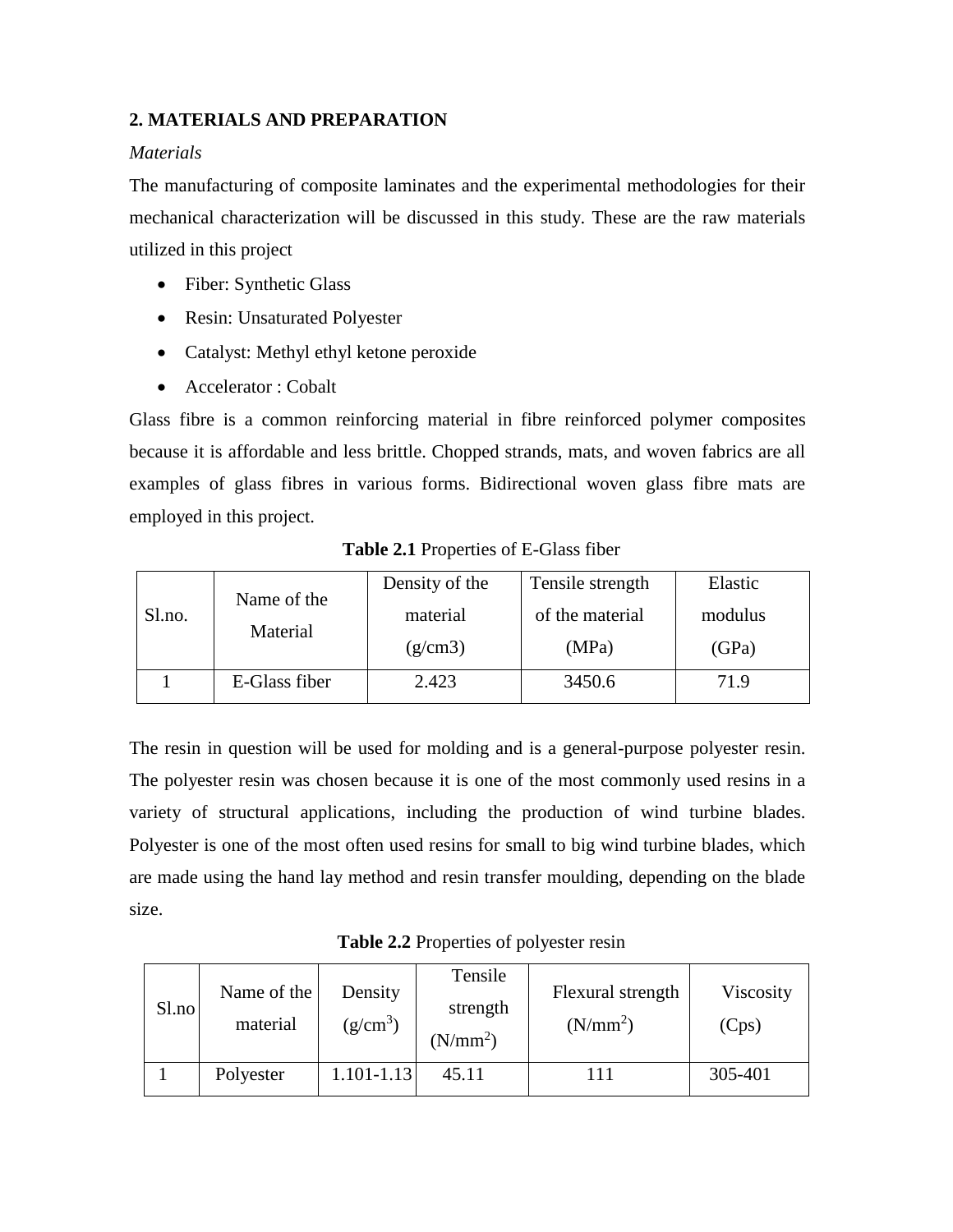The composite samples are made using a hand lay-up approach, which is less expensive and easier to cast. The cast iron mould utilized in the standard is 300mm x 120mm x 3mm. The GLASS FIBER WRM 610 is initially put into the mould for three layers, and then the resin polyester, along with the catalyst and hardener, is poured into the mould to complete the material. The mould is then placed in a CTM compression testing machine for 12 hours at a force of 2KN. The specimen was then cut according to ASTM standards using a laser cutting equipment for various testing reasons.



Fig 2.1: Hand lay-up method technique

| Table 2.3 Glass Fibre and resin percentages |  |
|---------------------------------------------|--|
|---------------------------------------------|--|

| Sl.no. | Fiber   | Resin     | Fiber % | Resin % |
|--------|---------|-----------|---------|---------|
| 1.     | E-Glass | Polyester | 30      | 70      |
| 2.     | E-Glass | Polyester | 40      | 60      |
| 3.     | E-Glass | Polyester | 50      | 50      |



**Fig 2.2** Finished composite laminate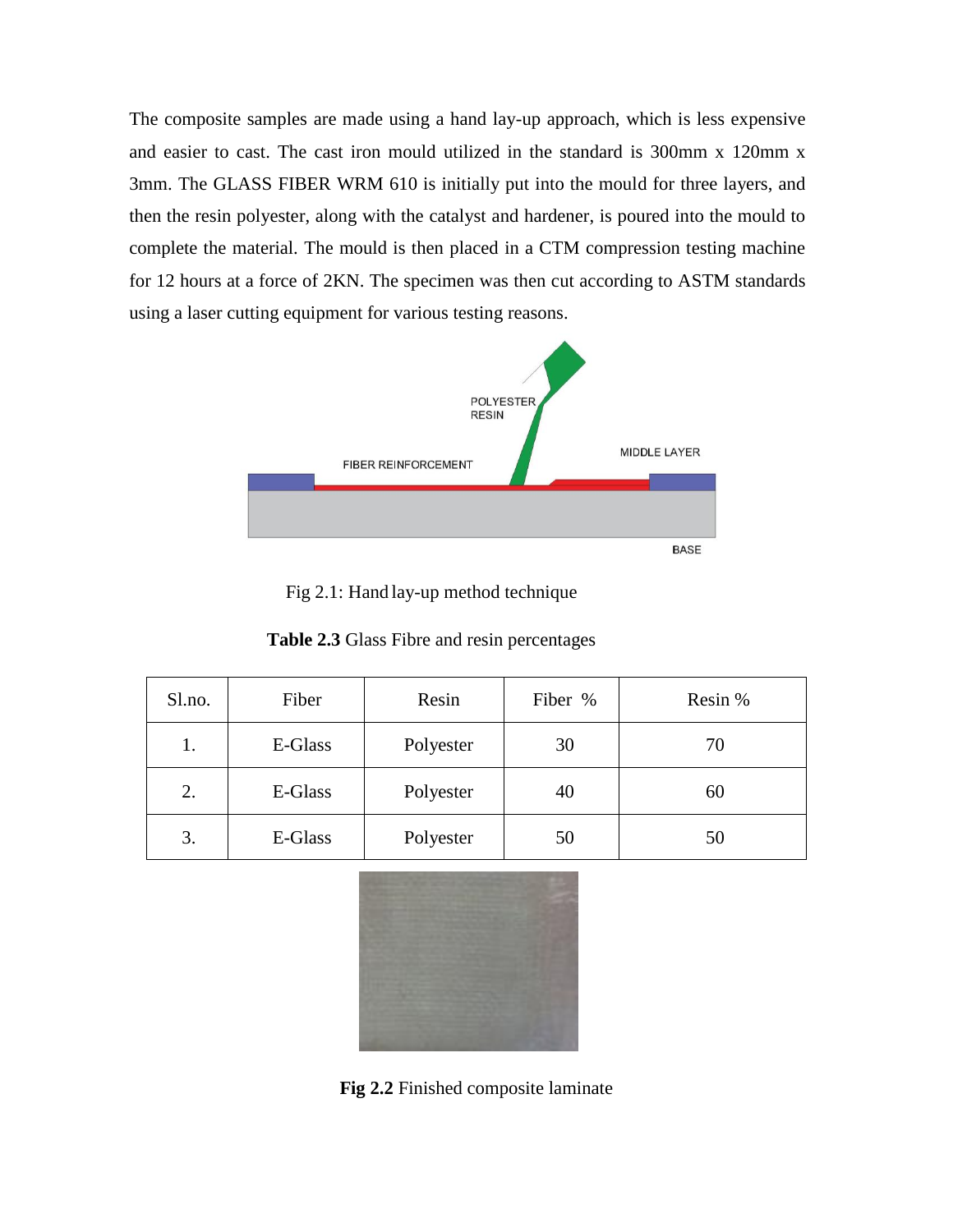#### **3. RESULTS AND DISCUSSION**

#### *Tensile flexural and hardness test*

Test specimens are made from the manufactured composites and subjected to ASTM standards for tensile, flexural, hardness, water absorption, and glass content. These experiments' results are listed below.

|                             |    |         | Tensile strength | Flexural strength | Hardness |
|-----------------------------|----|---------|------------------|-------------------|----------|
| Sample no.<br>Fiber %       |    | Resin % | $N/mm^2$         | $N/mm^2$          | test     |
|                             | 40 | 60      | 328.46           | 158.06            | 45       |
| $\mathcal{D}_{\mathcal{L}}$ | 50 | 50      | 342.75           | 163.58            | 46       |
| 3                           | 60 | 40      | 350.15           | 165.31            | 48       |
| $\overline{4}$              | 70 | 30      | 346.12           | 160.12            | 46       |

 **Table 3.1** Test results of tensile, flexural and harness



**Fig 3.1** Tensile strength of the composite material

#### *Test for water uptake*

The water uptake test determines the composite's water intake capabilities, which may then be used to compute moisture absorption. Water absorption is influenced by a variety of parameters, including the kind of plastic, additives, temperature, and exposure period. Before being placed in a desiccator to cool for the water absorption test, the specimens were dried in an oven for a predetermined duration and temperature.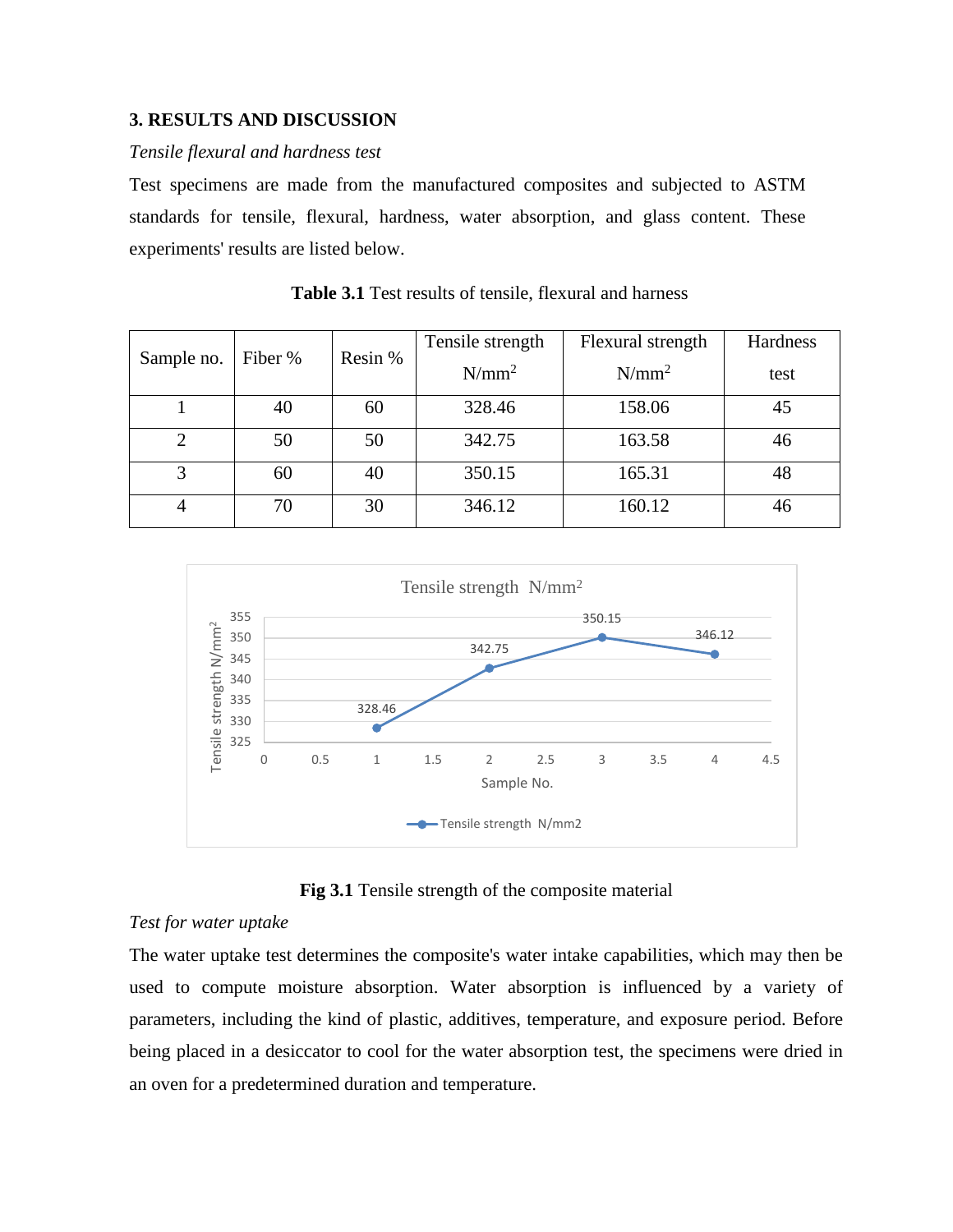

**Fig 3.2** Flexural strength of the composite material



**Fig 3.3** Hardness number of the composite material

Before exposing the samples to normal water, a sample size of 50 mm 50 mm was made for each of the nine combinations, and the weight of the samples was determined. The final weight was determined after 24 hours, and the percentage of water absorption was noted in table 5. Water absorption is measured as a percentage increase in weight.

Percentage of Water uptake  $=$  [(Wet weight - Dry weight)/ Dry weight] x 100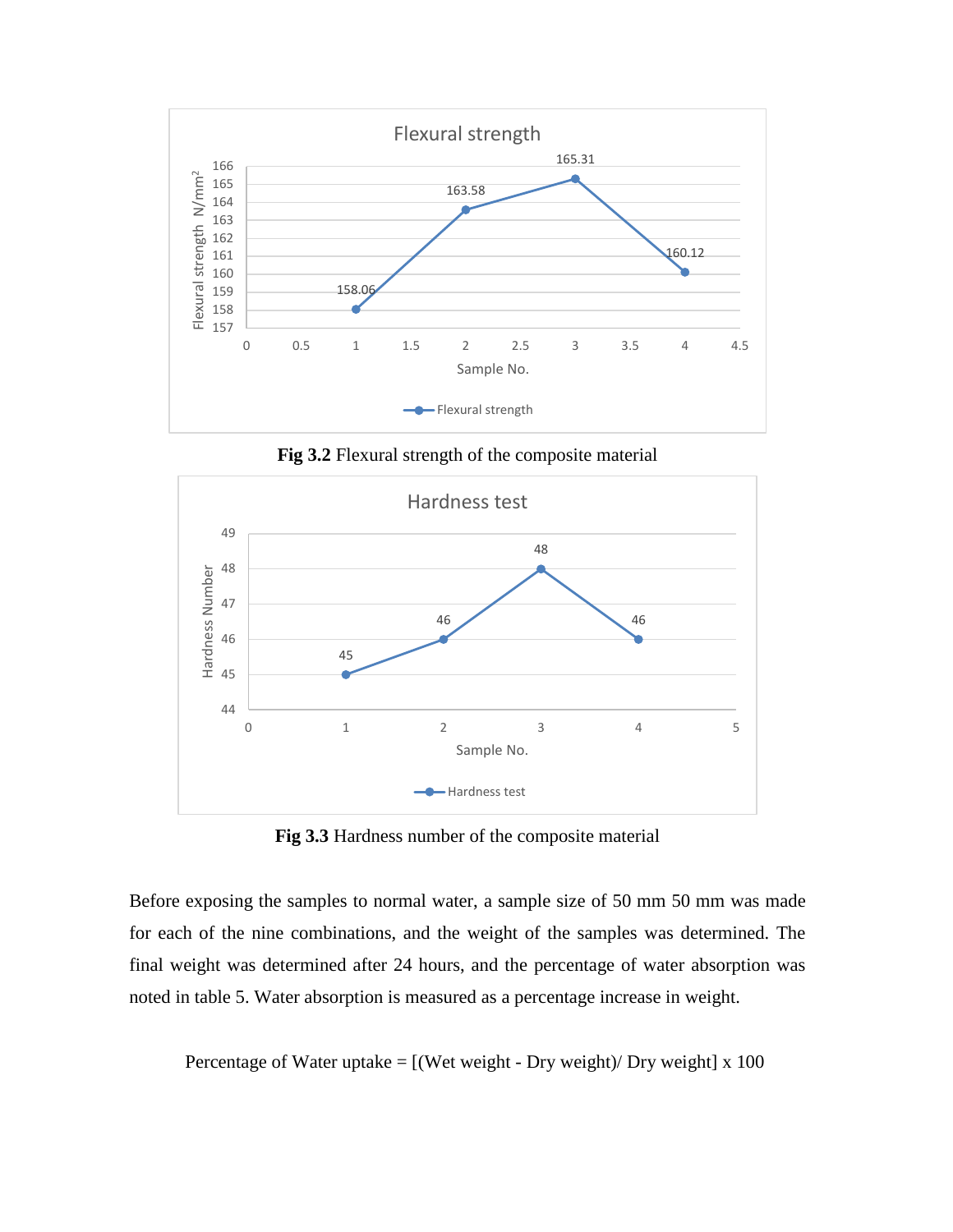| Sample | Composite proportion     | % of absorption |
|--------|--------------------------|-----------------|
|        | Fiber 40% $\&$ Resin 60% | 0.0156          |
|        | Fiber 50% $\&$ Resin 50% | 0.0148          |
|        | Fiber 60% & Resin $40\%$ | 0.0135          |
|        | Fiber 70% & Resin 30%    | 0.0142          |

**Table 3.2** Percentage of water absorption for the respective proportion



**Fig 3.4** Water absorption percentage

## *Glass Content Test*

The sample size was 25 mm by 25 mm. Initially, the weight of the samples was determined. After heating, samples were burned at temperatures ranging from 538°C to 593°C, leaving just the glass fibre as a residue. Because of the high temperature, the resin will burn off. The weight differential of the sample taken was used to compute the glass content, as stated in the table.

| Sample | Composite proportion     | % of glass content |
|--------|--------------------------|--------------------|
|        | Fiber 40% $\&$ Resin 60% | 39.15              |
|        | Fiber 50% $\&$ Resin 50% | 48.65              |
|        | Fiber 60% $\&$ Resin 40% | 59.55              |
|        | Fiber 70% & Resin 30%    | 69.87              |

**Table 3.2** Percentage of glass content for the respective proportion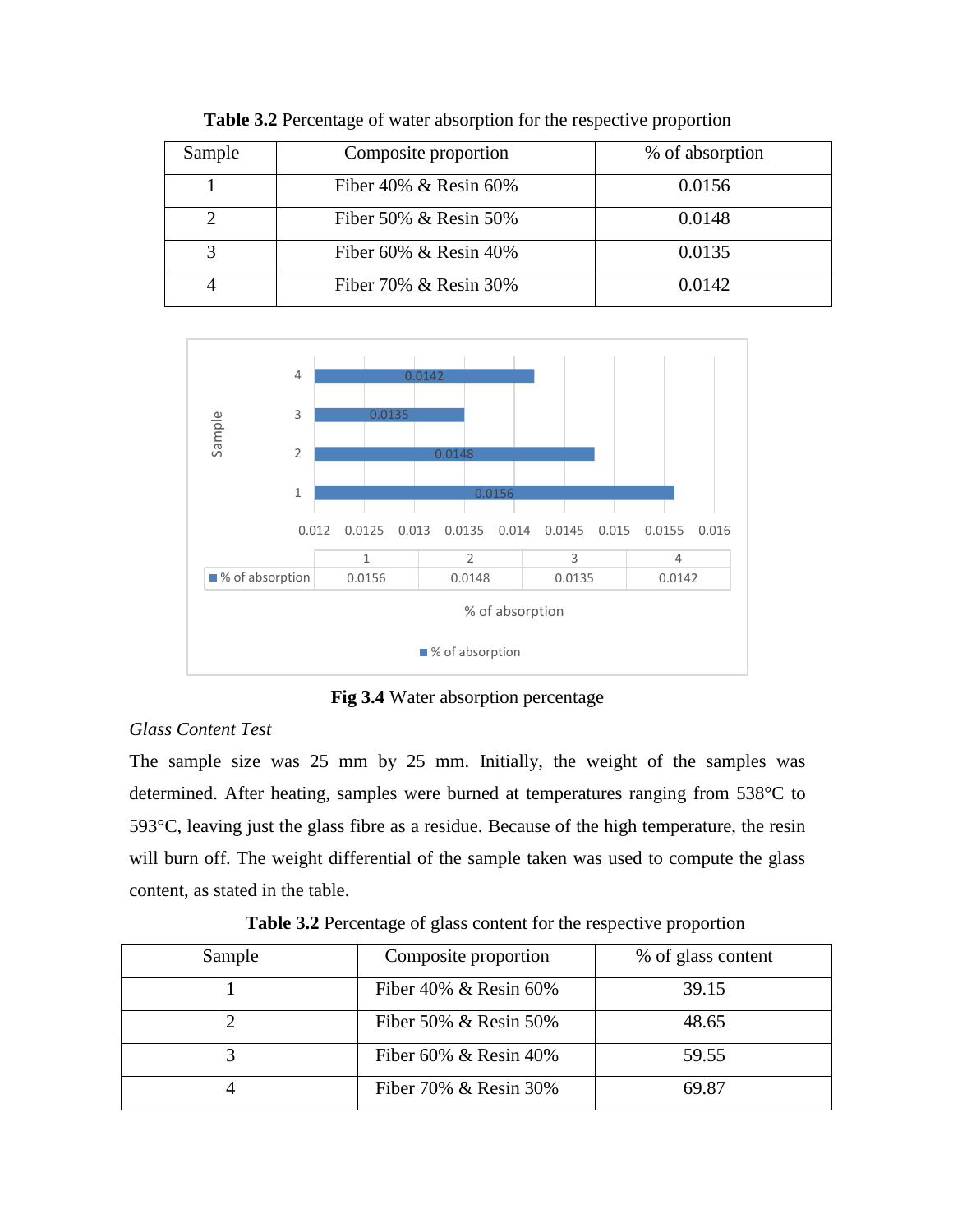

**Fig 3.5** Percentage of glass content

## **4. CONCLUSIONS**

The experimental investigations on mechanical behavior of nine different composites lead to the following conclusions.

- The mechanical properties of the samples were determined using ASTM standards.
- The amount of 60 percent fibre and 40 percent resin results in better tensile, flexural, and hardness. As a result, the suitable fibre and resin combination design was concluded.
- The graph depicts the percentage of water absorption and glass content, which was optimum at 60% fibre and 40% resin.
- Based on the above findings, it is considered that the quality of 60 percent fibre and 40 percent resin is superior in the above five tests.

## *REFERENCE*

- (1) Rachchh, N. V.; Trivedi, D. N. Mechanical Characterization and Vibration Analysis of Hybrid E-Glass/Bagasse Fiber Polyester Composites. *Mater. Today Proc.* **2018**, *5* (2), 7692–7700. https://doi.org/10.1016/j.matpr.2017.11.445.
- (2) Gnanavelbabu, A.; Saravanan, P.; Rajkumar, K.; Sabarinathan, P.; Karthikeyan, S. Mechanical Strengthening Effect by Various Forms and Orientation of Glass Fibre Reinforced Isopthalic Polyester Polymer Composite. *Mater. Today Proc.* **2018**, *5*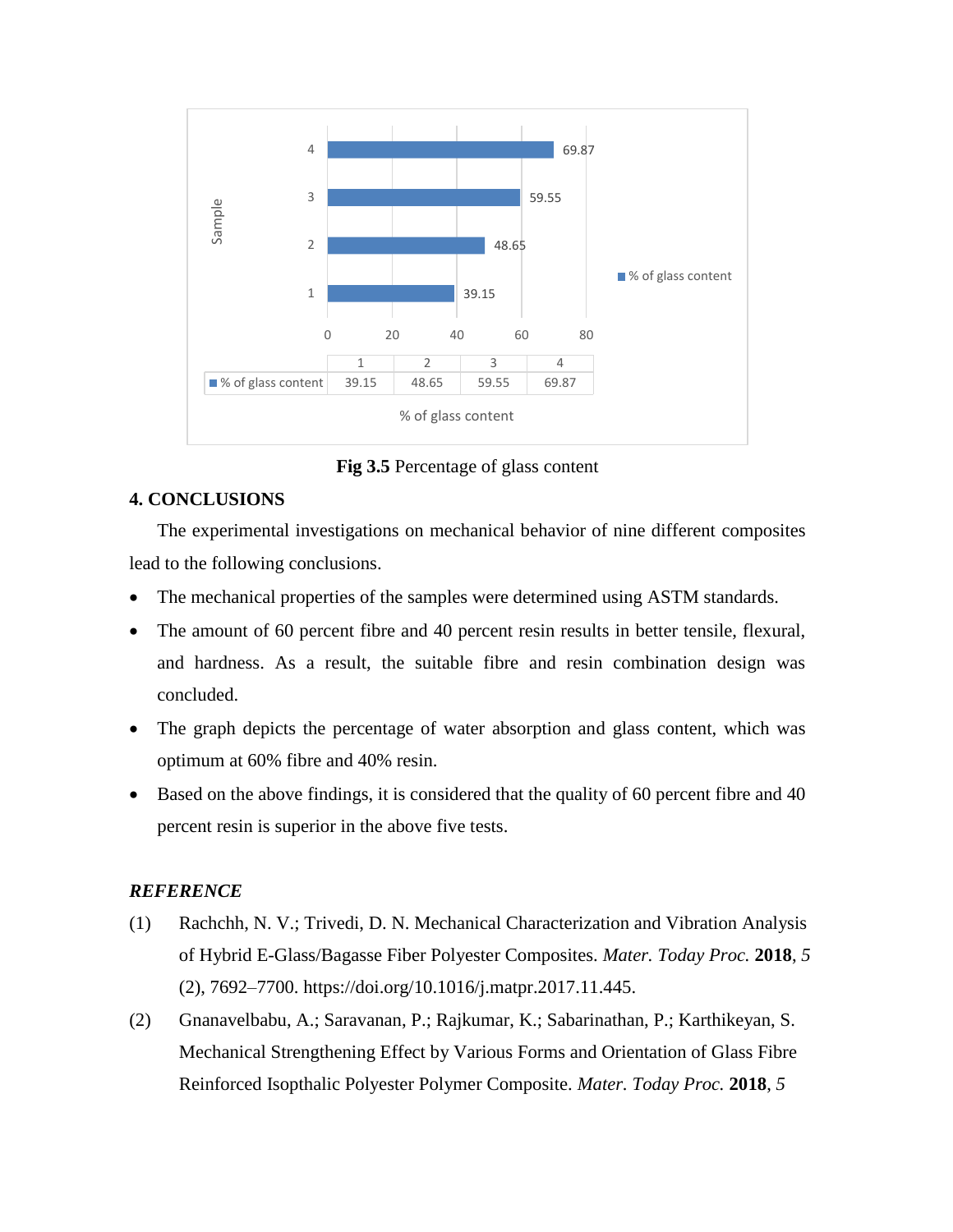(13), 26850–26859. https://doi.org/10.1016/j.matpr.2018.08.167.

- (3) Indra Reddy, M.; Prasad Varma, U. R.; Ajit Kumar, I.; Manikanth, V.; Kumar Raju, P. V. Comparative Evaluation on Mechanical Properties of Jute, Pineapple Leaf Fiber and Glass Fiber Reinforced Composites with Polyester and Epoxy Resin Matrices. *Mater. Today Proc.* **2018**, *5* (2), 5649–5654. https://doi.org/10.1016/j.matpr.2017.12.158.
- (4) Mohan Kumar, S.; Raghavendra Ravikiran, K.; Govindaraju, H. K. Development of E-Glass Woven Fabric / Polyester Resin Polymer Matrix Composite and Study of Mechanical Properties. *Mater. Today Proc.* **2018**, *5* (5), 13367–13374. https://doi.org/10.1016/j.matpr.2018.02.329.
- (5) Amala Mithin Minther Singh, A.; Michael Raj, F.; Arul Franco, P.; Binoj, J. S. Evaluation of Mechanical Behavior of Multifilament Discarded Fishnet/Glass Fiber and Polyester Composites for Marine Applications. *Mar. Struct.* **2018**, *58* (April 2017), 361–366. https://doi.org/10.1016/j.marstruc.2017.11.013.
- (6) Meenakshi, C. M.; Krishnamoorthy, A. Preparation and Mechanical Characterization of Flax and Glass Fiber Reinforced Polyester Hybrid Composite Laminate by Hand Lay-up Method. *Mater. Today Proc.* **2018**, *5* (13), 26934–26940. https://doi.org/10.1016/j.matpr.2018.08.181.
- (7) Gopinath, A.; Senthilkumar, M.; Babu, A. Evaluation of Mechanical Properties and Microstructure of Polyester and Epoxy Resin Matrices Reinforced with Jute, E-Glass and Coconut Fiber. *Mater. Today Proc.* **2018**, *5* (9), 20092–20103. https://doi.org/10.1016/j.matpr.2018.06.376.
- (8) Indra Reddy, M.; Anil Kumar, M.; Anki Reddy, S.; Vijaya Kumar Raju, P. Thermo Physical Properties of Jute, Pineapple Leaf and Glass Fiber Reinforced Polyester Hybrid Composites. *Mater. Today Proc.* **2018**, *5* (10), 21055–21060. https://doi.org/10.1016/j.matpr.2018.6.499.
- (9) Pokhriyal, M.; Prasad, L.; Rakesh, P. K.; Raturi, H. P. Influence of Fiber Loading on Physical and Mechanical Properties of Himalayan Nettle Fabric Reinforced Polyester Composite. *Mater. Today Proc.* **2018**, *5* (9), 16973–16982. https://doi.org/10.1016/j.matpr.2018.04.101.
- (10) Vaghasia, B.; Rachchh, N. Evaluation of Physical and Mechanical Properties of